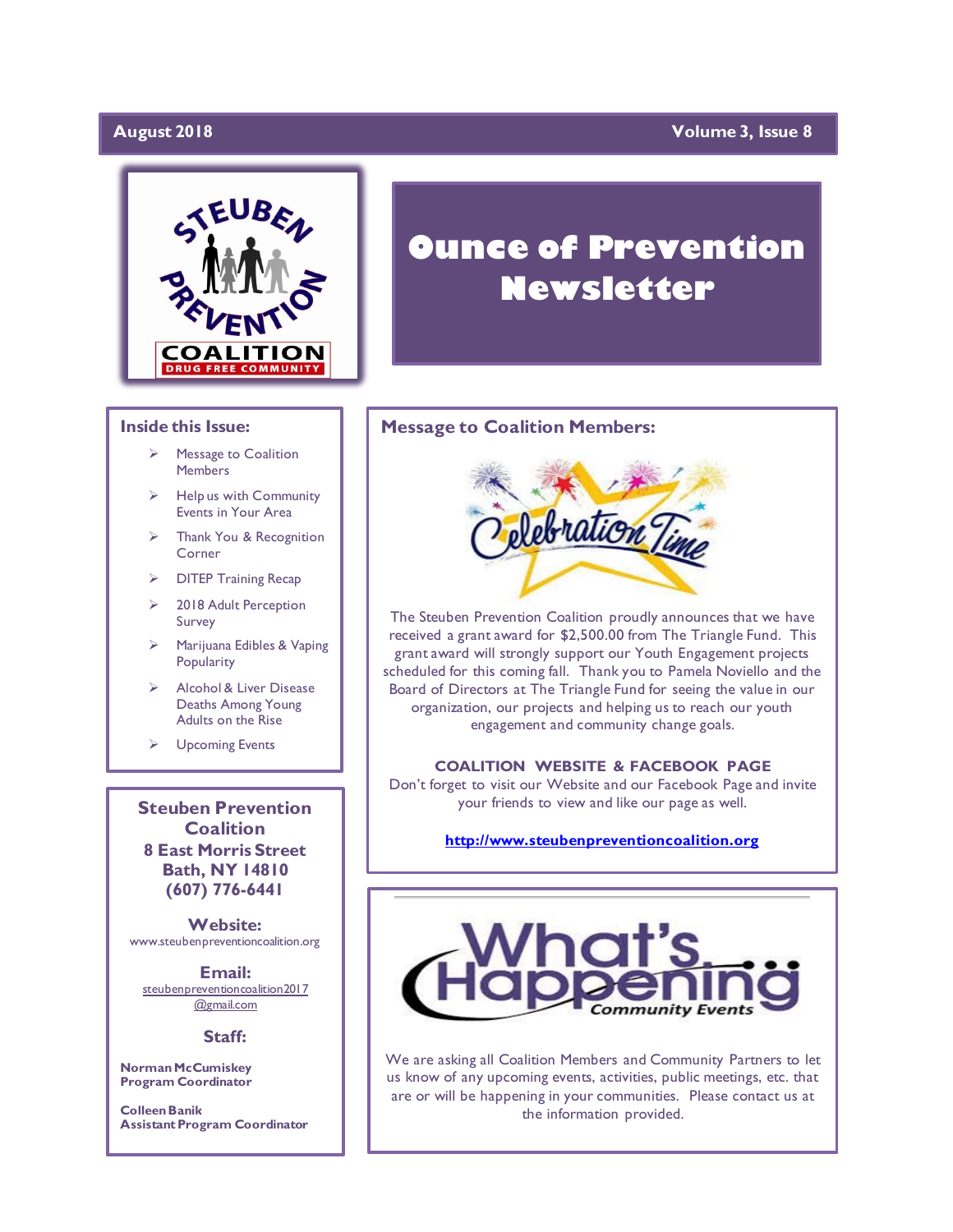### **August 2018 Page 2 Volume 3, Issue 8**



A special thank you goes out to Lisa Oliver of Hornell Concern for Youth, Mike Foster of Family Services Society, Mark Recktenwald of Bath-Haverling High School and Heidi Burns of Avoca Central School for their coordination and participation in the Sticker Shock Program. 14 retail sales establishments were visited by our coalition volunteer members each with several students and 2,822 "It's Illegal to Provide Alcohol to Minors" stickers were placed on multi-pack cases of beer and stickered entrance and cooler doors.

In addition, we thank the 14 establishments across Steuben County for participating and cooperating with our efforts to reduce youth access to alcohol.



We also would like to take a moment and thank our educators through our partnership with the Steuben Council on Addictions (Barb McCollumn, Stacey O'Dell, Stephanie Wilcox and Julie Camacho) for their many efforts in speaking for the Steuben Prevention Coalition on Drug & Alcohol Awareness and presenting our information at events and awareness tables.



# **Drug Impairment Training for Educational Professionals (DITEP)**

The Steuben Prevention Coalition held DITEP Training on July  $9<sup>th</sup>$  and 10<sup>th</sup> at the Steuben County Sheriff's office with approximately 35 people in attendance.

The Drug Impairment Training for Educational Professionals (DITEP) program was developed by the International Association of Chiefs of Police (IACP) and the National Highway Traffic Safety Association (NHTSA) as a result of a 2003 National Survey on Drug Use and Health (NSDUH). The survey was conducted by the Substance Abuse and Mental Health Services Administration (SAMHSA), and indicated that an estimated 19.5 million Americans (8.2% of the population aged 12 or older) had used an illicit drug during the previous month. Drug abuse, whether it involves controlled substances or the misuse of prescription drugs, has permeated almost every level of society to some degree.

This training is intended to provide school administrators and nurses with a systematic approach to recognizing and evaluating individuals in the academic environment who are abusing and impaired by drugs, both legal and illegal, in order to provide early recognition and intervention. DITEP is derived from the national Drug Evaluation and Classification (DEC) Program, a successful law enforcement procedure used to detect drug and alcohol impaired drivers. The methods employed in this training are based on medical and scientific facts. The information is supported by research conducted in both laboratory and field studies. The DEC Program was validated in laboratory by studies conducted at the Johns Hopkins University, and in the field by the Southern California Research Institute.

The training will enable attendees to determine, first, whether or not the student is impaired. If it is determined that there is impairment, they will be able to determine whether the impairment is due to a medical problem or is drug related. And finally, if the impairment is drug related, through proven diagnostic procedures, what category or categories of drugs that are likely causing the observed impairment.

By providing training to school officials and health care professionals, DITEP enables schools to employ an aggressive evaluation and detection program that will cause drug usage in schools to decline. Consequently, not only will the disruption caused by those abusing drugs be decreased, but also the incidence of those individuals driving to and from schools while impaired by either alcohol or drugs will also be greatly reduced, making our communities and schools a safer place for all. There are two options for DITEP training, either an 8 or 16 hour course.

> NEW YORK STATE DRUG EVALUATION & CLASSIFICATION PROGRAM **DRUG RECOGNITION EXPERT**

The training is led by NYS Drug Recognition Experts (DRE) from your local region. (Photo: NYS Trooper Lee Wigmore, DRE Expert 2016 Class)



Norman McCumiskey recently held a one-day abbreviated training course on DITEP for the Steuben County Department of Social Services Staff on July 25, 2018. This event was organized with the Department of Social Services to provide their staff with an awareness of drug impairment and the ever-evolving changes to the drugs available today.

Thank you to Matt Jones of the Steuben County Department of Social Services in cooperation of these efforts.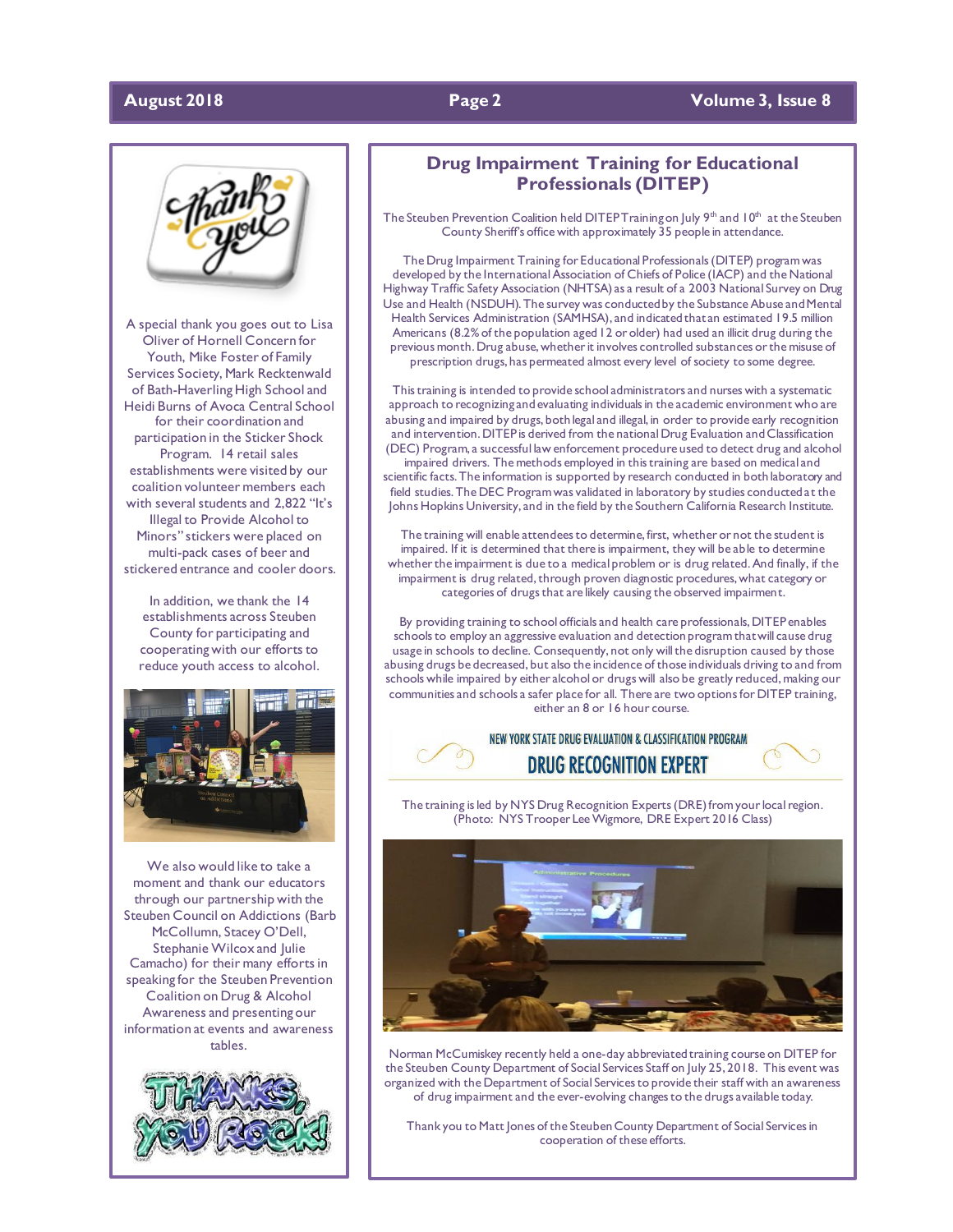# **August 2018 Page 3 Volume 3, Issue 8**



The Steuben Prevention Coalition has launched the 2018 Adult Perception Survey as of July 16<sup>th</sup>. Please take a few minutes to complete the Survey by following the Survey Monkey link provided below. We circulate this survey in order to gain a better understanding of the picture adults see as issues and concerns in our communities. Our goal this year is to receive 250 responses and to date we have received 170 responses. This is an anonymous survey and we encourage you to share this link with any other contacts you may have in Steuben County.

This survey will close at the end of the third week of August.



[https://www.surveymonkey.com/r](https://www.surveymonkey.com/r/AdultPerceptionSurvey2018) [/AdultPerceptionSurvey2018](https://www.surveymonkey.com/r/AdultPerceptionSurvey2018)



# **Marijuana Edibles and Vaporizer Cartridges Growing in Popularity**

*Partnership for Drug Free Kids* July 26, 2018

Marijuana retailers are reporting a trend away from smokable cannabis to other forms, including edibles and vaporizer cartridges, according to **[USA Today](https://www.usatoday.com/story/news/2018/07/24/marijuana-retailers-say-consumers-seeking-alternatives-smoking-pot/823668002/)**.

Consumers are interested in stronger, healthier or more discreet ways to use marijuana, retailers say. In Colorado, where legal recreational marijuana sales began in 2014, smokable marijuana currently makes up 44 percent of marijuana sales, down from 67 percent four years ago.

Among Colorado adults who consume marijuana, the number who eat or drink cannabis products grew from 35.2 percent in 2016 to 40.4 percent in 2017, according to a **[newly released state survey](https://www.colorado.gov/pacific/cdphe/behaviorsurvey)**.

In Oregon, smokable marijuana decreased from 51 percent to 44 percent in a single year. In California, sales of smokable marijuana dropped 3 percent in just four months this year.



What's in your gummy? BE AWARE OF THE EFFECTS OF EDIBLE MARIJUANA.



The marijuana universal symbol means a product contains marijuana and should be kept in its original packaging, out of the reach of children.